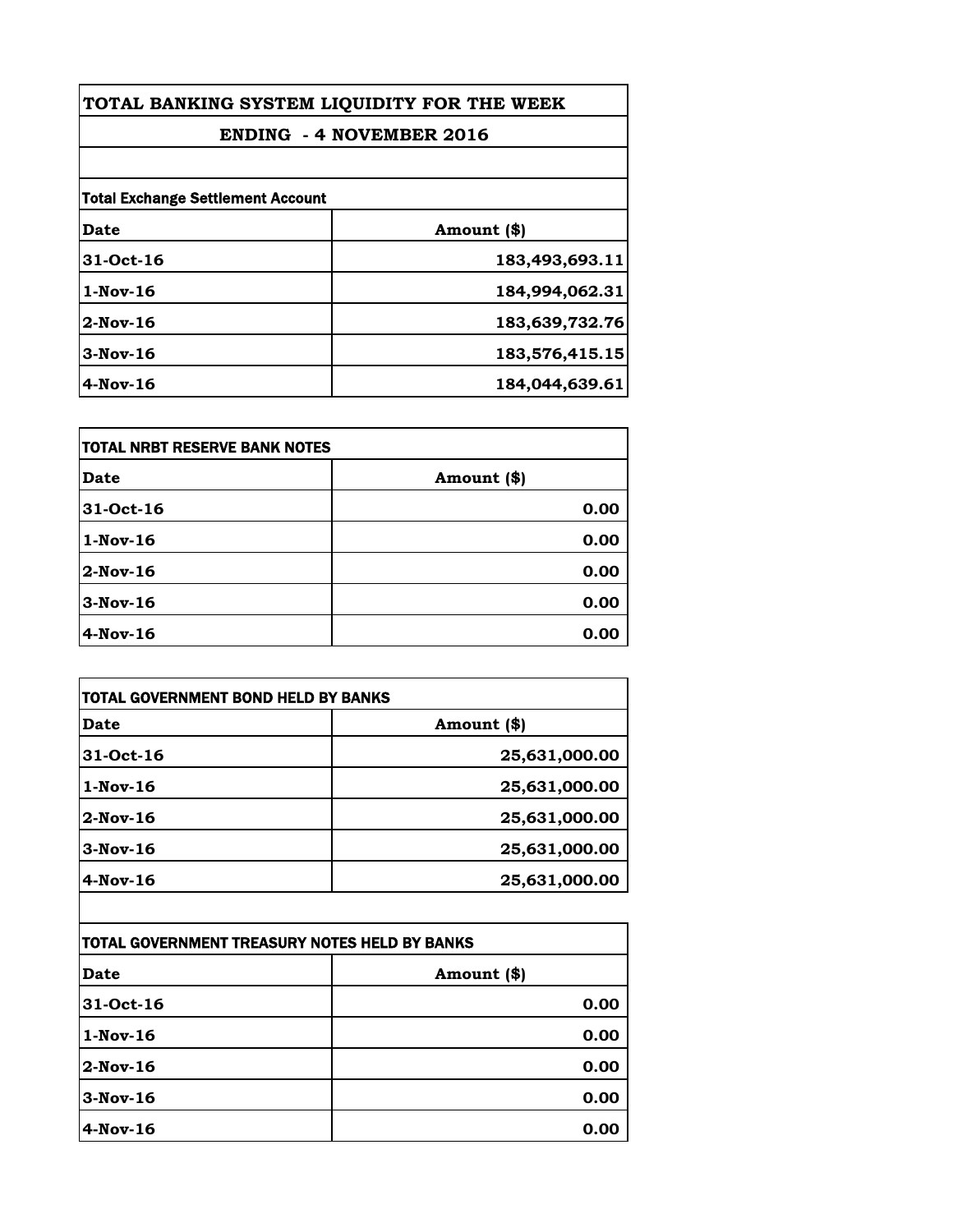**TOTAL BANKING SYSTEM LIQUIDITY FOR THE WEEK**

## **ENDING - 11 NOVEMBER 2016**

| <b>Total Exchange Settlement Account</b> |                   |
|------------------------------------------|-------------------|
| Date                                     | Amount (\$)       |
| $8-Nov-16$                               | 183, 192, 369. 25 |
| 9-Nov-16                                 | 184,585,775.81    |
| 10-Nov-16                                | 185,129,074.01    |
| 11-Nov-16                                | 185,483,673.74    |

| TOTAL NRBT RESERVE BANK NOTES |             |
|-------------------------------|-------------|
| <b>Date</b>                   | Amount (\$) |
| $8-Nov-16$                    | 0.00        |
| $9-Nov-16$                    | 0.00        |
| 10-Nov-16                     | 0.00        |
| 11-Nov-16                     | 0.00        |

| TOTAL GOVERNMENT BOND HELD BY BANKS |               |
|-------------------------------------|---------------|
| <b>Date</b>                         | Amount (\$)   |
| $8-Nov-16$                          | 25,631,000.00 |
| $9-Nov-16$                          | 25,631,000.00 |
| 10-Nov-16                           | 25,631,000.00 |
| $11-Nov-16$                         | 25,631,000.00 |

| TOTAL GOVERNMENT TREASURY NOTES HELD BY BANKS |             |  |
|-----------------------------------------------|-------------|--|
| <b>Date</b>                                   | Amount (\$) |  |
| 8-Nov-16                                      | 0.00        |  |
| $9-Nov-16$                                    | 0.00        |  |
| 10-Nov-16                                     | 0.00        |  |
| $11-Nov-16$                                   | 0.00        |  |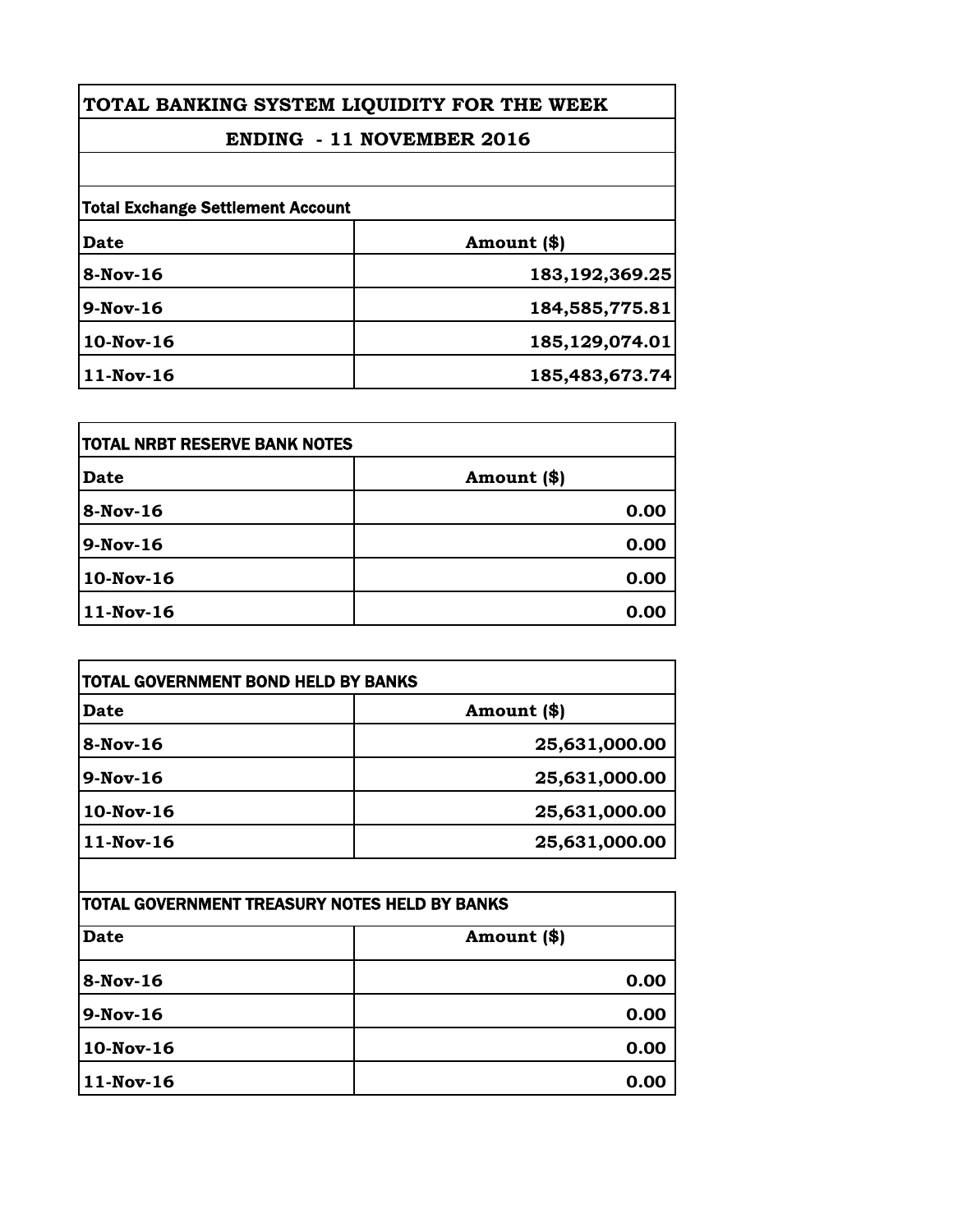| TOTAL BANKING SYSTEM LIQUIDITY FOR THE WEEK<br><b>ENDING - 18 NOVEMBER 2016</b> |                |
|---------------------------------------------------------------------------------|----------------|
|                                                                                 |                |
| <b>Total Exchange Settlement Account</b>                                        |                |
| Date                                                                            | Amount (\$)    |
| 14-Nov-16                                                                       | 184,564,448.60 |
| 15-Nov-16                                                                       | 184,989,388.89 |
| $16$ -Nov- $16$                                                                 | 185,439,795.40 |
| $17$ -Nov-16                                                                    | 188,453,405.50 |
| 18-Nov-16                                                                       | 182,232,483.32 |

| itotal NRBT RESERVE BANK NOTES |             |
|--------------------------------|-------------|
| <b>Date</b>                    | Amount (\$) |
| 14-Nov-16                      | 0.00        |
| 15-Nov-16                      | 0.00        |
| $16$ -Nov-16                   | 0.00        |
| 17-Nov-16                      | 0.00        |
| 18-Nov-16                      | 0.00        |

| TOTAL GOVERNMENT BOND HELD BY BANKS |               |
|-------------------------------------|---------------|
| Date                                | Amount (\$)   |
| 14-Nov-16                           | 25,631,000.00 |
| $15$ -Nov-16                        | 25,631,000.00 |
| $16$ -Nov- $16$                     | 25,631,000.00 |
| $17$ -Nov-16                        | 25,631,000.00 |
| $18-Nov-16$                         | 25,631,000.00 |

| ITOTAL GOVERNMENT TREASURY NOTES HELD BY BANKS |             |
|------------------------------------------------|-------------|
| <b>Date</b>                                    | Amount (\$) |
| 14-Nov-16                                      | 0.00        |
| 15-Nov-16                                      | 0.00        |
| 16-Nov-16                                      | 0.00        |
| 17-Nov-16                                      | 0.00        |
| 18-Nov-16                                      | 0.00        |